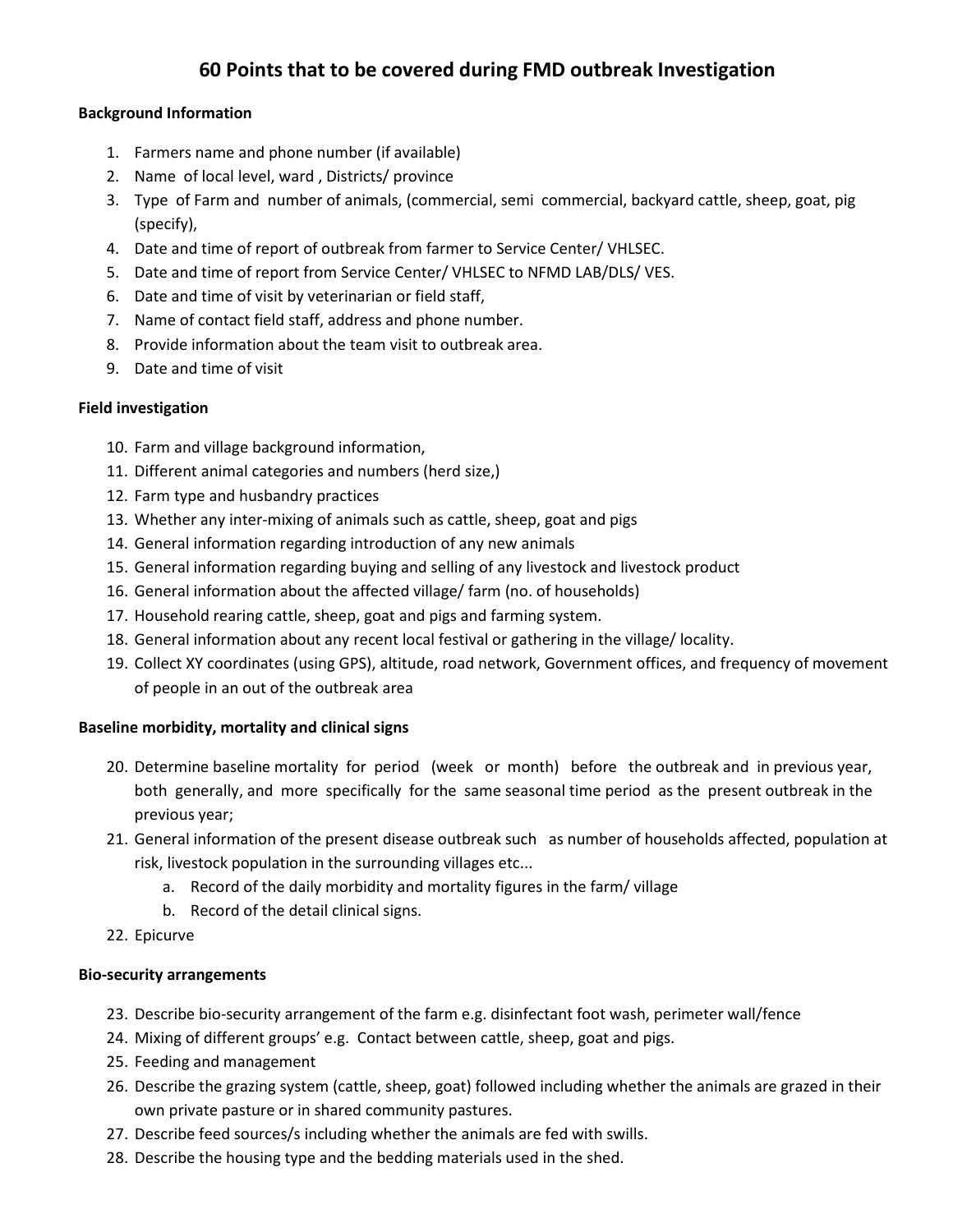29. Describe water source/s and including whether the affected animals are deliberately made to dip their footing the river or stream.

## **Wild animals**

- 30. Determine the presence of any cloven footed wild animals in the area
- 31. Determine whether there are any suspected FMD cases in the cloven footed wild animals in the vicinity.

### **Vaccination history**

32. Record vaccination programs and verify whether the animals in the affected herd/ villages are vaccinated against FMD and other diseases.

## **Laboratory investigation**

- 33. Establish or verify the outbreak
- 34. Provisional diagnosis made on clinical signs, epidemiological pattern, and gross pathology.
- 35. Provisional disease control measures should be in place before the confirmatory diagnosis is made.

## **Establish the case definition for FMD.**

- 36. **Suspect case:** If the affected animal(s) show both foot and mouth lesions and when there are more than one cases in the herd/ village depicting similar clinical signs.
- 37. **Confirmed case:** An animal that has clinical signs consistent with FMD with several animals in the same herd/ village affected with varying stage of disease which is being reconfirmed through detail epidemiological investigation by the Veterinarians with or without positive laboratory results at NFMD & TADS LAB.
- 38. Differential diagnosis has to be made against Bluetongue, Foot Vesicular Stomatitis, Swine vesicular disease, physical injuries (feet and tongue), Contagious Ecthyma, Peste des Petits Ruminants (PPR), Rabies, mineral poisoning.

# **Describe outbreak in terms of time, animal and place.**

- 39. When was the index case?
- 40. What is the exact period of outbreak?
- 41. Given the diagnosis what is probable period of exposure?
- 42. Is the outbreak most likely to be point source or propagated or both?

# **Animal (attack rates, risks etc.)**

- 43. Any differences in the attack rates among different herds, species etc.
- 44. Which groups (cattle, pig, sheep, and goat) have the highest and which have the lowest attack rate?
- 45. Any difference in the attack rate among different age group of the susceptible animals?

**Place** (plot the location of outbreak on a map with physical characteristics such as road, water bodies, mountains, infrastructures etc.)

- 46. What are the Geographical distributions of the cases?
- 47. What is the pattern of the cases among different livestock species in different management system?
- 48. Whether case farm is close to the international borders, national highways, migratory routes or other spatial risk factors?

# **Develop hypothesis based on the pattern of disease (animal, time and place).**